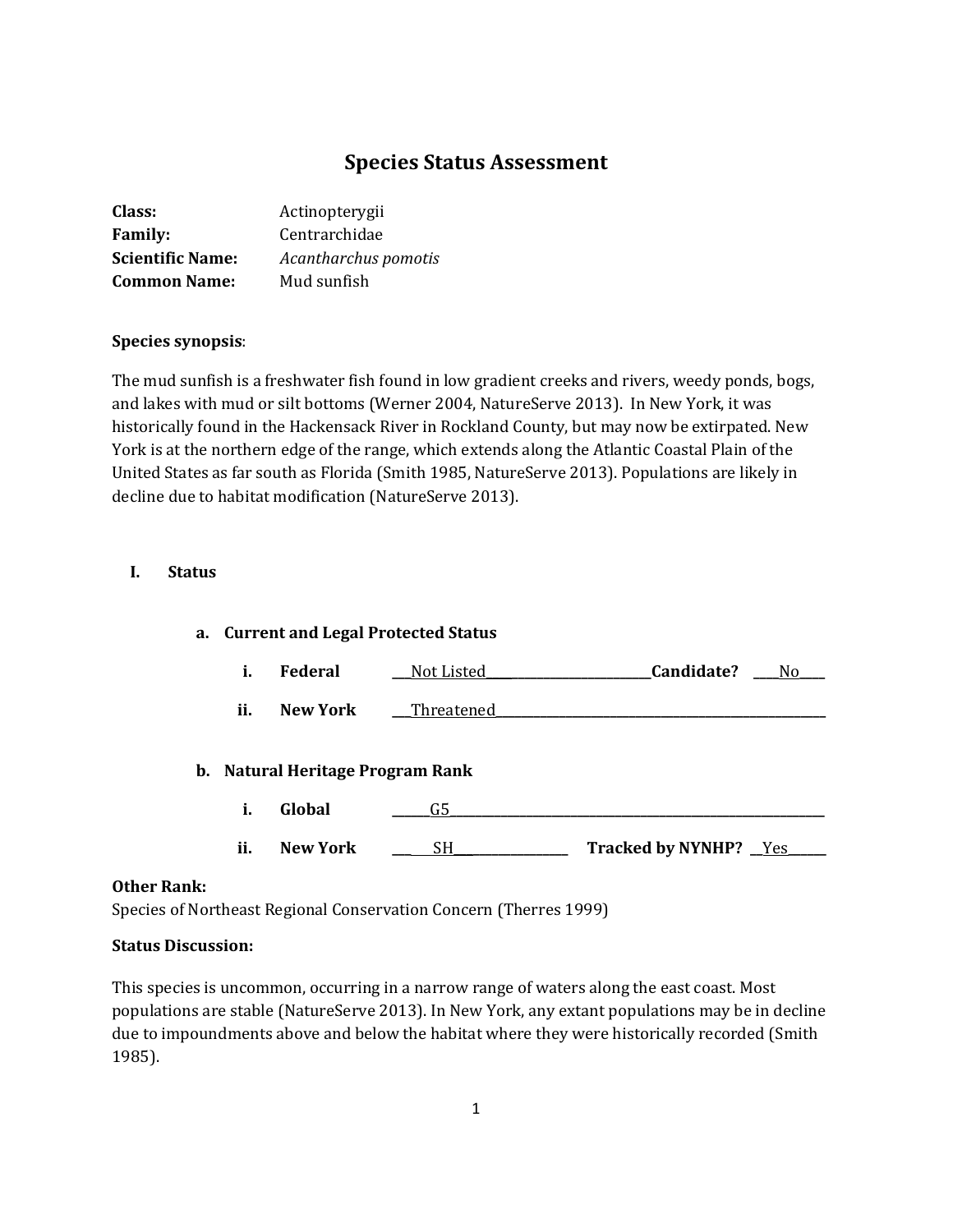## **II. Abundance and Distribution Trends**

**a. North America**

| <i>i.</i> Abundance     |                        |
|-------------------------|------------------------|
| declining<br>increasing | unknown<br>stable<br>X |
| ii.<br>Distribution:    |                        |
| increasing<br>declining | unknown<br>stable      |

Time frame considered: <u>Past 20 years (NatureServe 2013)</u>

# **b. Regional**

**i. Abundance**

| declining _______increasing                                    | $X$ stable | unknown |
|----------------------------------------------------------------|------------|---------|
| Distribution:<br>ii.                                           |            |         |
| _declining ____increasing                                      | X stable   | unknown |
| Regional Unit Considered: Eastern United States                |            |         |
| <b>Time Frame Considered:</b> Past 20 years (NatureServe 2013) |            |         |
|                                                                |            |         |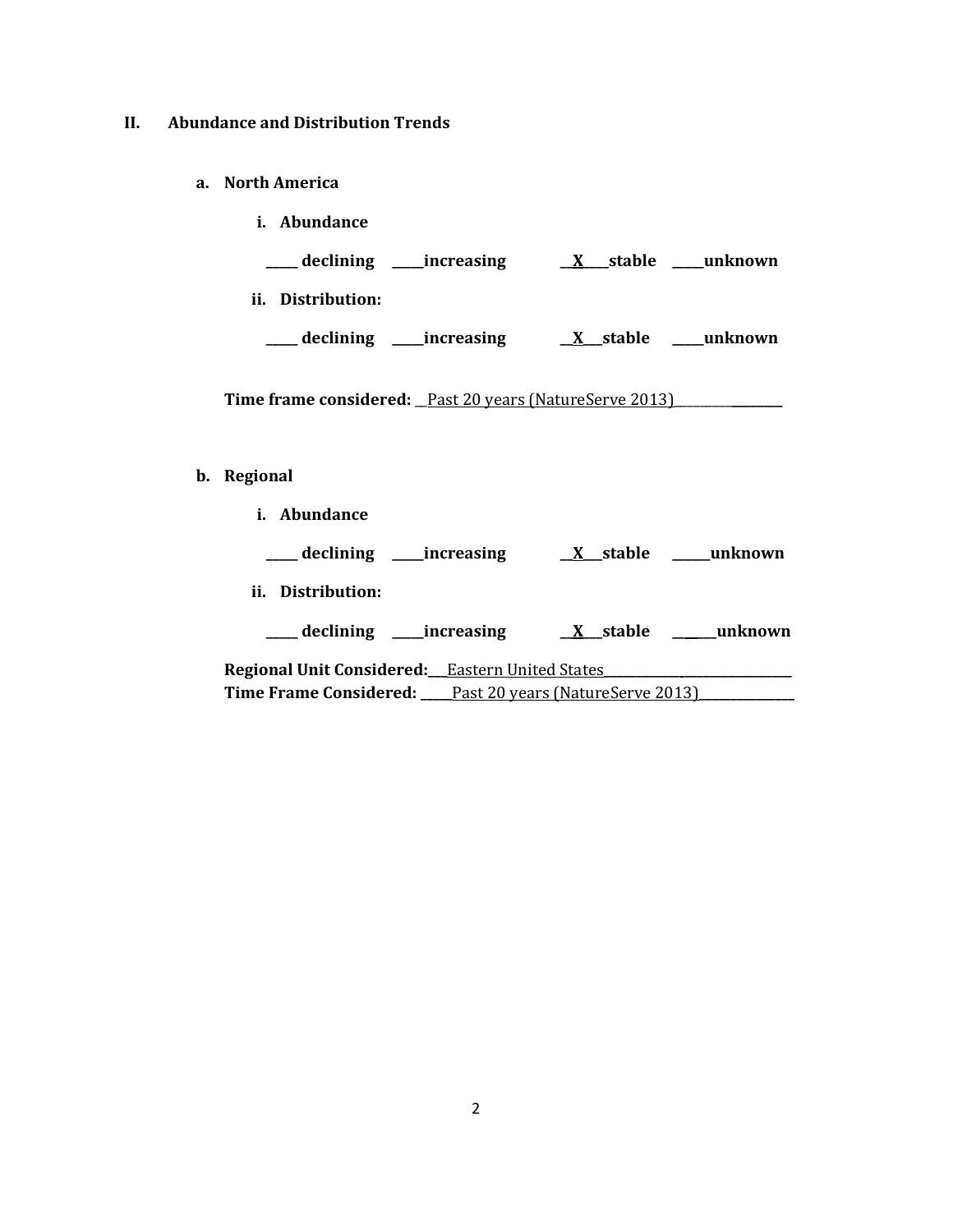**c. Adjacent States and Provinces**

| <b>CONNECTICUT</b>                                                          | Not Present $X_{-}$                                         | No data $\_\_\_\_\_\_\_\_\_\_\_\_\$ |
|-----------------------------------------------------------------------------|-------------------------------------------------------------|-------------------------------------|
| <b>MASSACHUSETTS</b>                                                        | Not Present $X$                                             | No data ______                      |
| <b>ONTARIO</b>                                                              | Not Present $X$                                             | No data ______                      |
| <b>QUEBEC</b>                                                               | Not Present $X$                                             | No data $\_\_\_\_\_\_\_\_\_\_\_\$   |
| <b>VERMONT</b>                                                              | Not Present $X$                                             | No data ______                      |
| <b>NEW JERSEY</b>                                                           | Not Present ______                                          | No data $\_\_$                      |
| i. Abundance                                                                |                                                             |                                     |
|                                                                             | ___ declining ___ increasing ___ $X$ __ stable ____ unknown |                                     |
| ii. Distribution:                                                           |                                                             |                                     |
|                                                                             | ___ declining ___ increasing ___ X__ stable ___unknown      |                                     |
| Time frame considered: Past 20 years (NatureServe 2013)                     |                                                             |                                     |
|                                                                             |                                                             |                                     |
| <b>PENNSYLVANIA</b>                                                         |                                                             |                                     |
| i. Abundance                                                                |                                                             |                                     |
|                                                                             | ___ declining ____increasing ______stable ___ X__unknown    |                                     |
| ii. Distribution:                                                           |                                                             |                                     |
|                                                                             | ___ declining ____increasing _______stable ___ X__unknown   |                                     |
| Time frame considered: Past 20 years (NatureServe 2013)                     |                                                             |                                     |
| Listing Status: ____________ Not Listed - Presumed Extirpated ___ SGCN? _No |                                                             |                                     |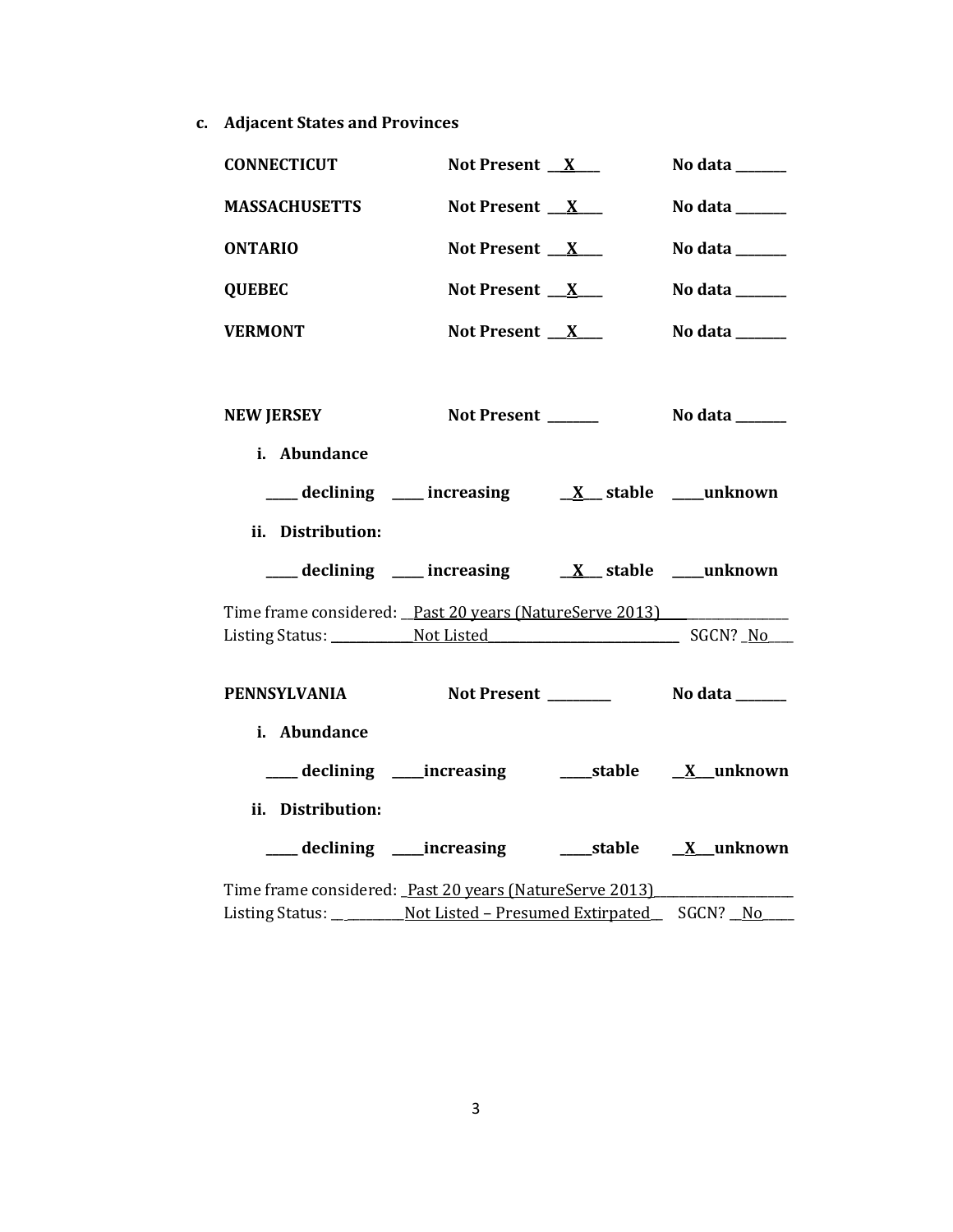| d. NEW YORK                                                                                                                             |  | No data |
|-----------------------------------------------------------------------------------------------------------------------------------------|--|---------|
| i. Abundance                                                                                                                            |  |         |
| $\frac{1}{\sqrt{1-x^2}}$ declining $\frac{1}{\sqrt{1-x^2}}$ increasing $\frac{1}{\sqrt{1-x^2}}$ stable $\frac{1}{\sqrt{1-x^2}}$ unknown |  |         |
| ii. Distribution:                                                                                                                       |  |         |
| declining ____ increasing _____ stable _____ X___ unknown                                                                               |  |         |
| Time frame considered: 1935 – present                                                                                                   |  |         |

## **Monitoring in New York.**

There are currently no monitoring efforts.

## **Trends Discussion:**

Populations are in stable throughout much of the species range, but some local populations are in decline (NatureServe 2013). In New York, any remaining populations are likely in decline due to impoundments above and below their habitat on the Hackensack River (Smith 1985, NatureServe 2013).

In 2007, New Jersey proposed fishing regulations that placed restrictions on warmwater pinelands species, including mud sunfish, which prohibit possession. While not a target species for anglers, there is potential for mud sunfish to be captured and no regulations had been in place.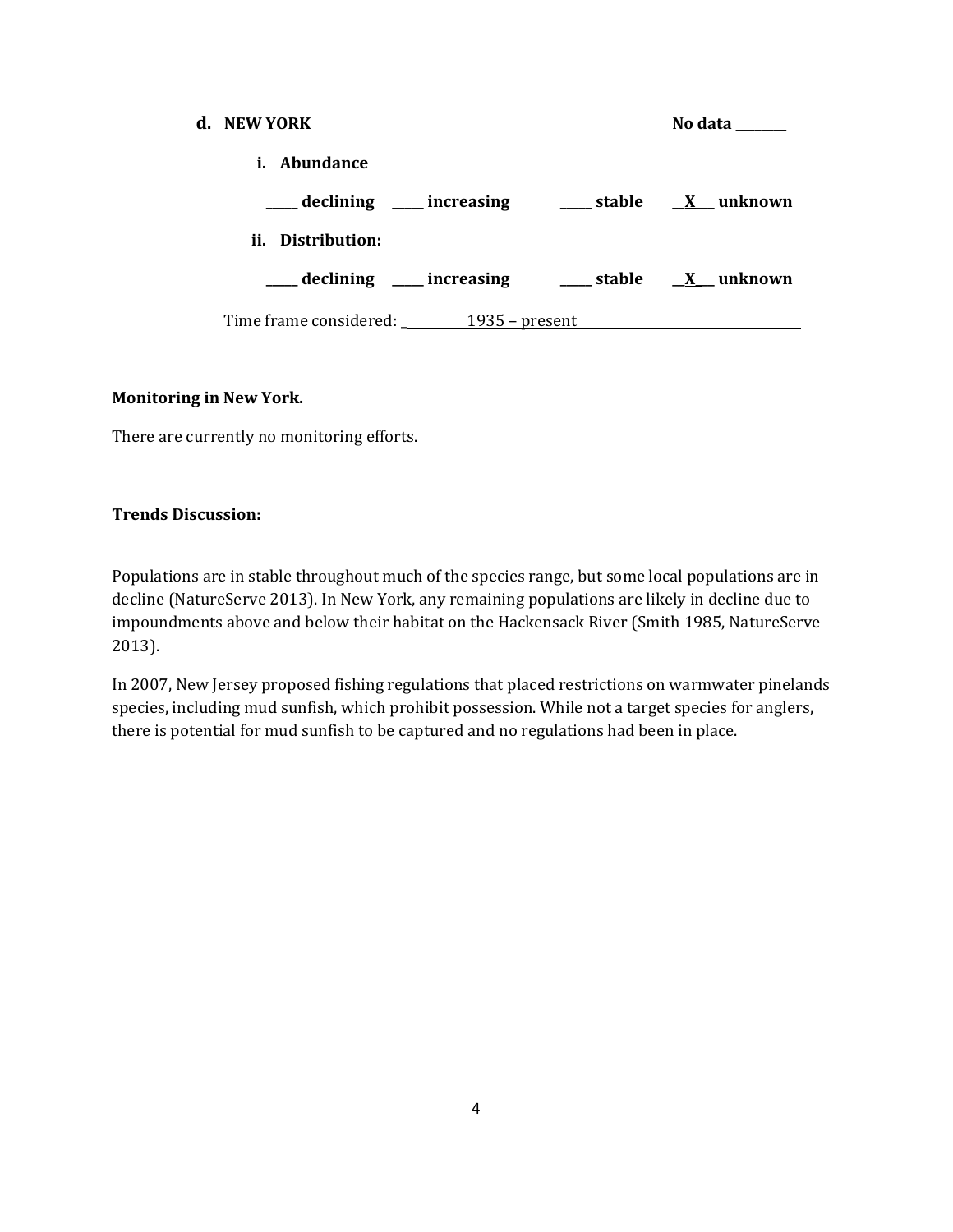

**Figure 1**: Mud sunfish conservation status in North America (NatureServe 2013).



**Figure 2**: Mud sunfish distribution along the east coast of the United States by watershed (NatureServe 2013).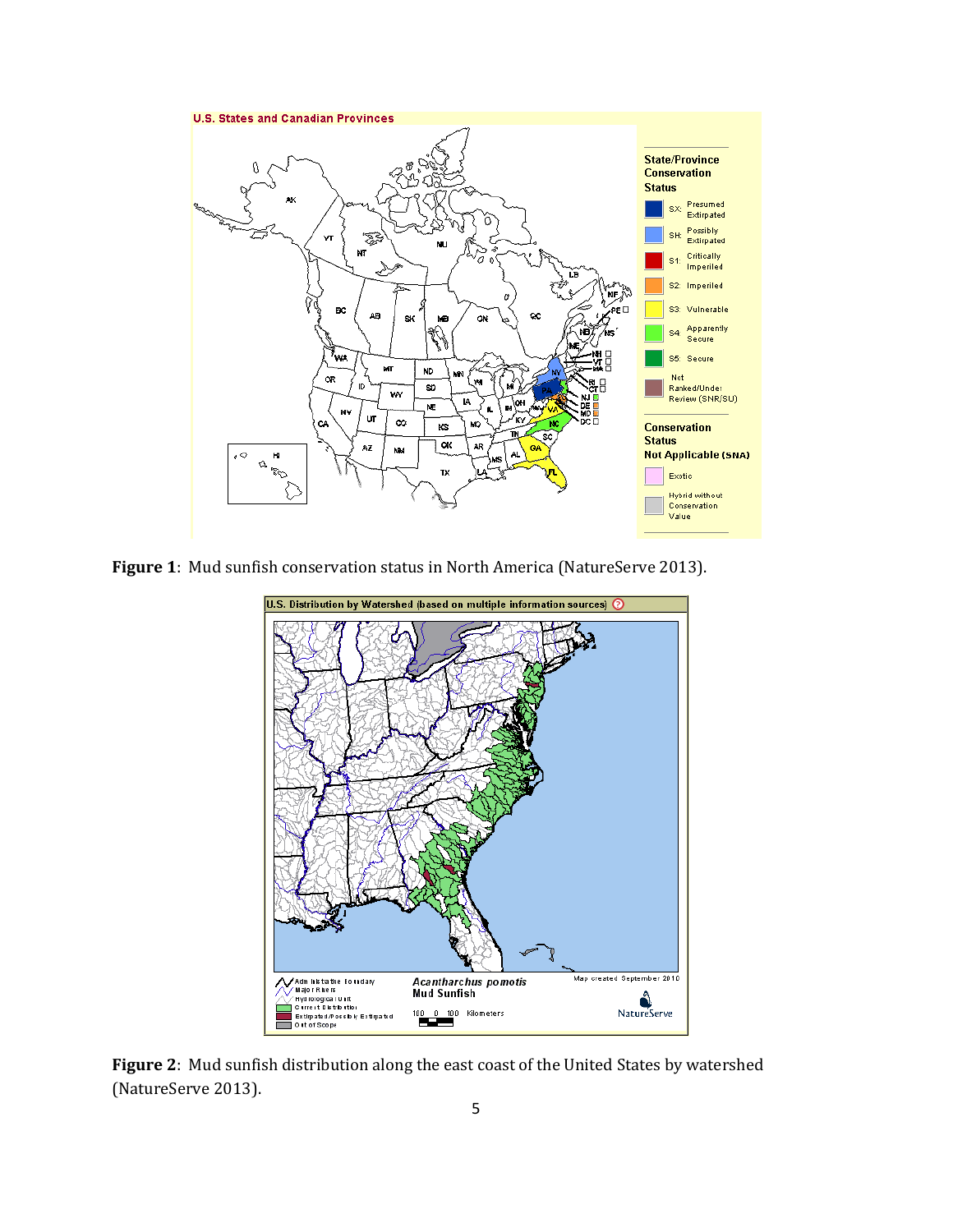### **III. New York Rarity, if known:**

| <b>Historic</b> | # of Animals | # of Locations | % of State |
|-----------------|--------------|----------------|------------|
| prior to 1970   |              |                |            |
| prior to 1980   |              |                |            |
| prior to 1990   |              |                |            |

## **Details of historic occurrence:**

The mud sunfish has only been documented in the Hackensack River, Rockland County (NYSDEC 2013, NatureServe 2013).

| Current | # of Animals | # of Locations | % of State |
|---------|--------------|----------------|------------|
|         | __________   | __________     | _________  |

## **Details of current occurrence:**

There has not been a record of a mud sunfish since 1935 (NYSDEC 2013).

### **New York's Contribution to Species North American Range:**

| % of NA Range in New York | <b>Classification of New York Range</b> |
|---------------------------|-----------------------------------------|
| $\_\_100$ (endemic)       | <b>Core</b>                             |
| $-76-99$                  | $X$ Peripheral                          |
| 51-75                     | __ Disjunct                             |
| $-26-50$                  | Distance to core population:            |
| $1 - 25$                  | $\sim$ 500 miles                        |

## **IV. Primary Habitat or Community Type:**

- **1.** Headwater/Creek, Low Gradient
- **2.** Pine Barrens Shrub Swamp
- **3**. Northern White Cedar Swamp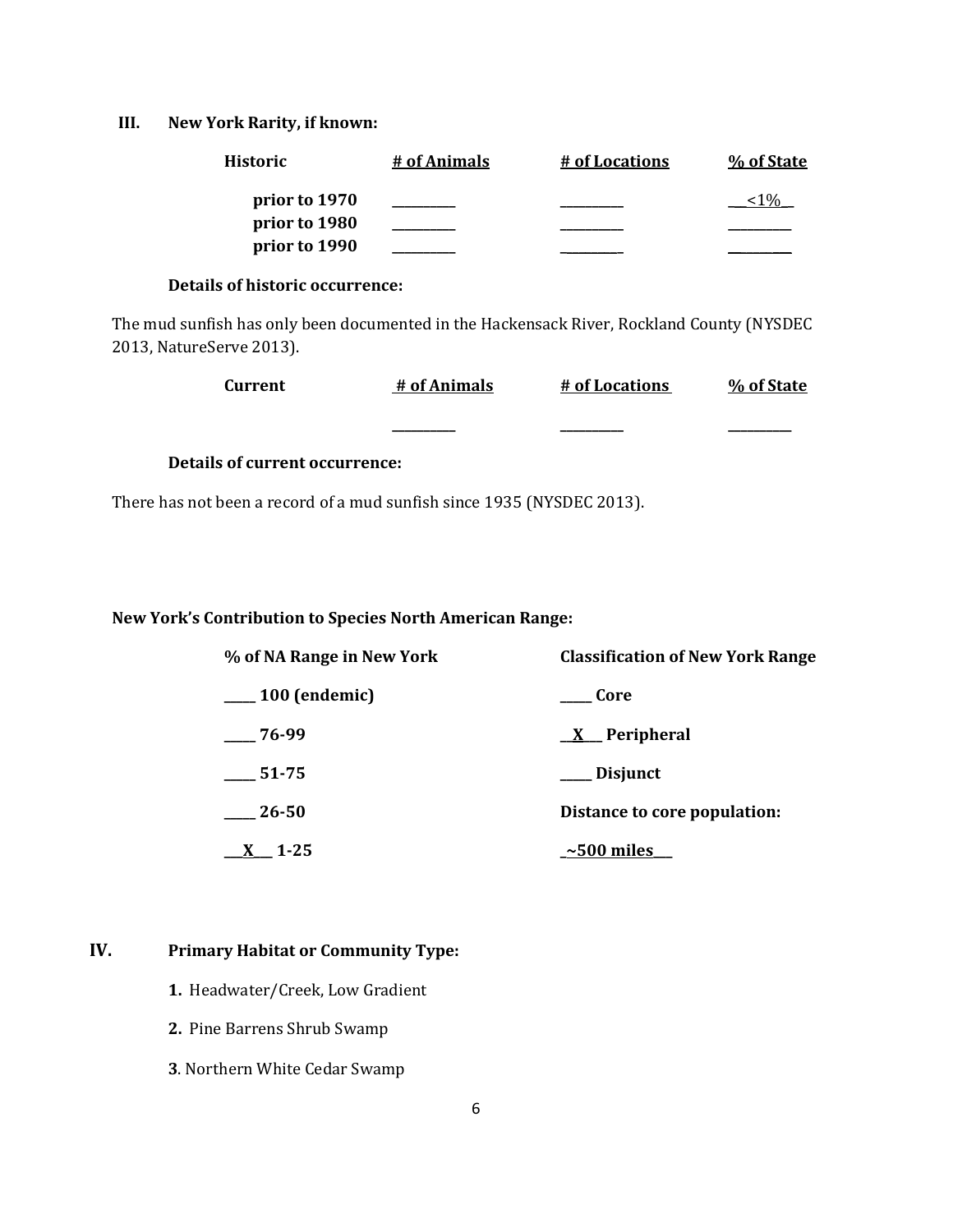### **Habitat or Community Type Trend in New York:**

| $X$ Declining              | <b>Stable</b> | Increasing                                                              |              | Unknown |
|----------------------------|---------------|-------------------------------------------------------------------------|--------------|---------|
|                            |               | <b>Time frame of decline/increase:</b> Past 20 years (NatureServe 2013) |              |         |
| <b>Habitat Specialist?</b> |               | <b>Example SE</b>                                                       | $\mathbf{X}$ | - No    |
| <b>Indicator Species?</b>  |               | <b>Yes</b>                                                              |              | N0      |

## **Habitat Discussion:**

Described as a warmwater pineland species in New Jersey, the mud sunfish prefers darkly stained waters in sluggish lowland streams (prefers pools to runs), wetlands, or lakes with mud bottoms (Smith 1985, Cashner et al. 1989, Werner 2004). It favors acidic waters associated with cedar swamps and pine barrens (NYSDEC 2013).

## **V. New York Species Demographics and Life History**

**\_\_\_X\_\_\_ Breeder in New York**

- **\_\_X\_\_\_ Summer Resident**
- **\_\_X\_\_\_ Winter Resident**
- **\_\_\_\_\_ Anadromous**
- **\_\_\_\_\_ Non-breeder in New York**
	- **\_\_\_\_\_ Summer Resident**
	- **\_\_\_\_\_ Winter Resident**
	- **\_\_\_\_\_ Catadromous**
- **\_\_\_\_\_ Migratory only**
- **\_\_\_\_\_Unknown**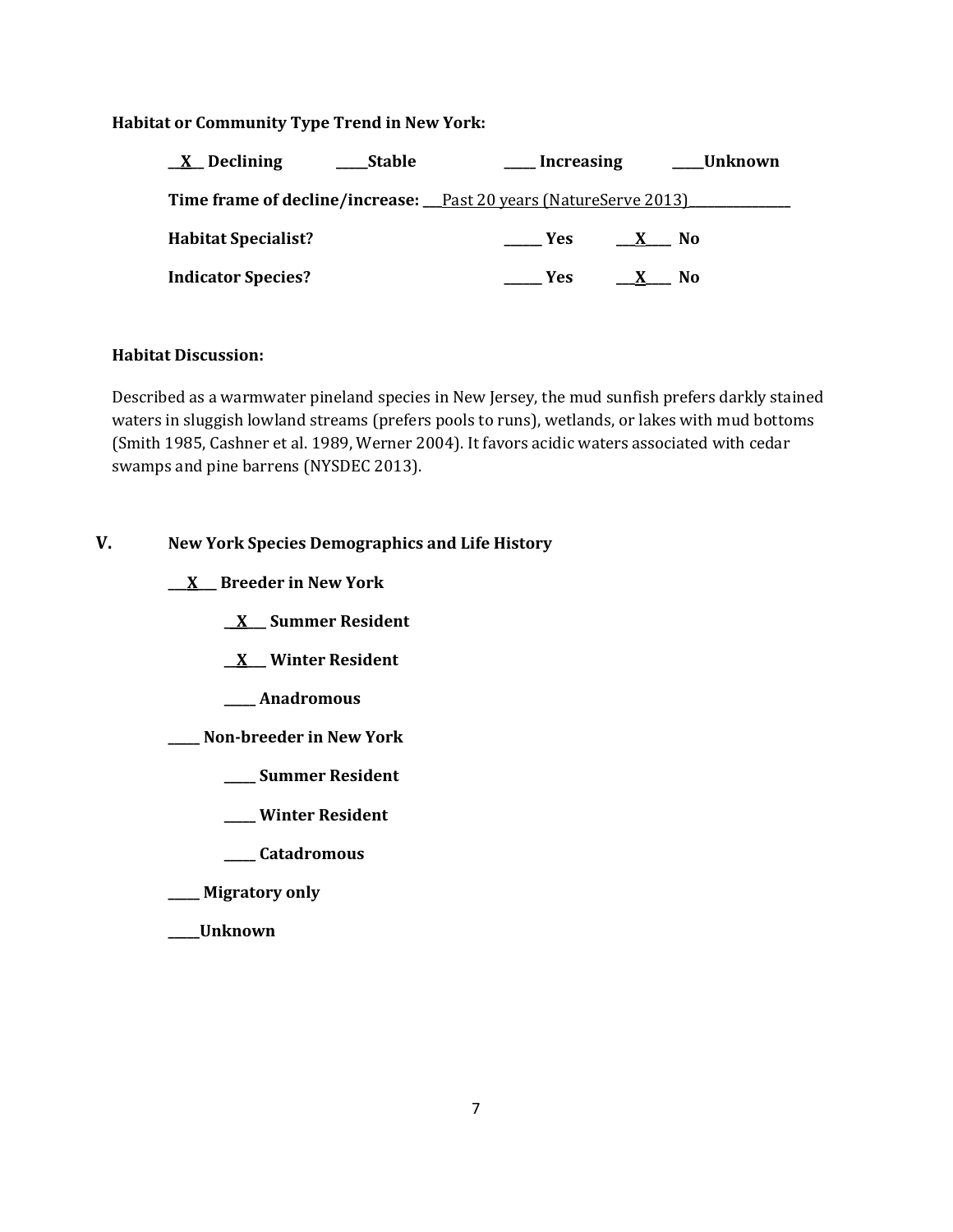#### **Species Demographics and Life History Discussion:**

Little is known about this the mud sunfish's reproductive characteristics (Smith 1985, NYSDEC 2013). It is a nocturnal fish (PNHP 2007, Ryder and Schell 2012). Spawning likely occurs between December and May and males prepare the nest (Pardue 1993). The species is said to make a grunting sound during reproduction which may or may not have a function (Smith 1985, Cashner et al. 1989). A study in Maryland looking at 14 specimens aged the individuals from 2 to 8 years old (Smith 1985). Females can produce approximately 5,000-12,000 eggs (Pardue 1993).

### **VI. Threats:**

There are few threats to this species. Impoundments and draining of wetlands isolates populations and reduces available habitat (Cooper 1983, Smith 1985, NYSDEC 2013). Invasion of non-native species is also a threat to mud sunfish habitat (Brittingham et al. 2005).

#### **Are there regulatory mechanisms that protect the species or its habitat in New York?**

**\_\_\_\_\_\_\_ No \_\_\_\_\_ Unknown \_\_X\_\_\_\_ Yes** 

The mud sunfish is listed as a threatened species in New York and is protected by Environmental Conservation Law (ECL) section 11-0535 and the New York Code of Rules and Regulations (6 NYCRR Part 182). A permit is required for any proposed project that may result in a take of a species listed as Threatened or Endangered, including, but not limited to, actions that may kill or harm individual animals or result in the adverse modification, degradation or destruction of habitat occupied by the listed species.

The Protection of Waters Program provides protection for rivers, streams, lakes, and ponds under Article 15 of the NYS Conservation Law.

## **Describe knowledge of management/conservation actions that are needed for recovery/conservation, or to eliminate, minimize, or compensate for the identified threats:**

Research needs to be conducted in order to determine if the mud sunfish is still present in NY. It would be beneficial to preserve small, heavily vegetated bodies of water (NatureServe 2012). Nighttime surveying may be required due to the nocturnal behavior of the species.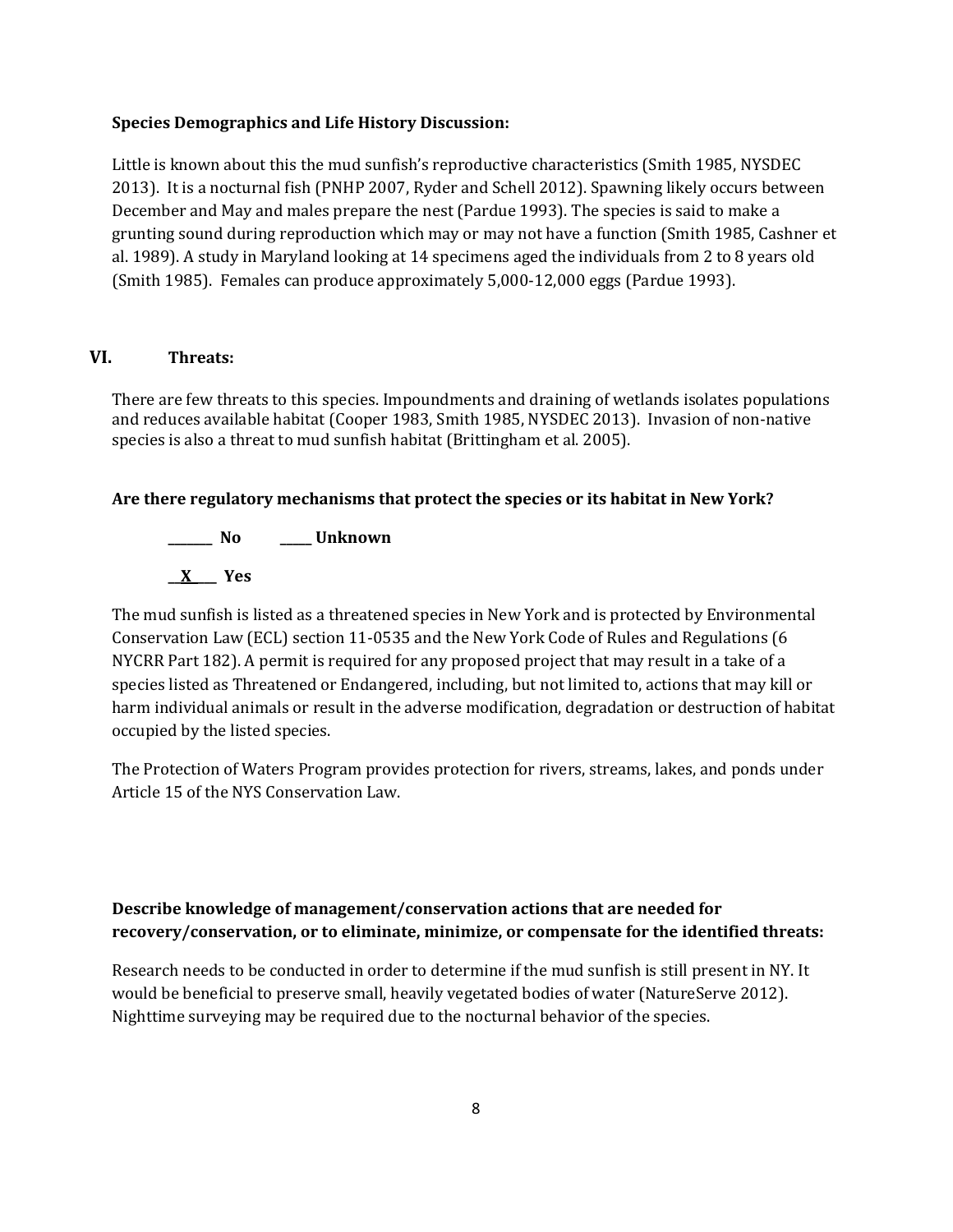Conservation actions following IUCN taxonomy are categorized in the following table.

| <b>Conservation Actions</b>                                |                                     |  |
|------------------------------------------------------------|-------------------------------------|--|
| Action<br><b>Action Category</b>                           |                                     |  |
| Land/Water Management                                      | Habitat/Natural Process Restoration |  |
| <b>Species Management</b><br>Species Recovery              |                                     |  |
| <b>Species Reintroduction</b><br><b>Species Management</b> |                                     |  |
| <b>External Capacity Building</b>                          | Alliance & Partnership Development  |  |

The Comprehensive Wildlife Conservation Strategy (NYSDEC 2005) includes recommendations for the following actions for extirpated fishes, which includes the mud sunfish.

#### **Habitat Monitoring:**

---- Inventories will be completed in all areas where restoration might be practical.

#### **Relocation/reintroduction:**

---- Re-establish, if feasible, populations of those endangered fish species now believed to be extirpated from New York.

## **VII. References**

- Brittingham, M., R. Criswell, T. Marget, J. Rawlins, J. Stauffer, R. Steele, editors. 2005. Pennsylvania Comprehensive Wildlife Conservation Strategy. The Pennsylvania Game Commission and Pennsylvania Fish and Boat Commission. <http://www.pgc.state.pa.us/ portal/server.pt/community/pgc/9106>.
- Cashner, R.C., Burr, B.M., and J.S Rogers. 1989. Geographic Variation of the Mud Sunfish, *Acantharchus pomotis* (Family Centrarchidae). Copeia, 1989:1 129-141.
- Cooper, E.L. 1983. Fishes of Pennsylvania and the northeastern United States. The Pennsylvania State University Press.
- NatureServe. 2012. NatureServe Explorer: An online encyclopedia of life [web application].Version7.1. NatureServe, Arlington, Virginia. Available at: http://www.natureserve.org/explorer. (Accessed: January 31, 2013 ).
- NYSDEC. 2013. Mud sunfish fact sheet. NYSDEC Bureau of Fisheries. Available at: <http://www.dec.ny.gov/animals/26029.html> (Accessed: February 12, 2013).